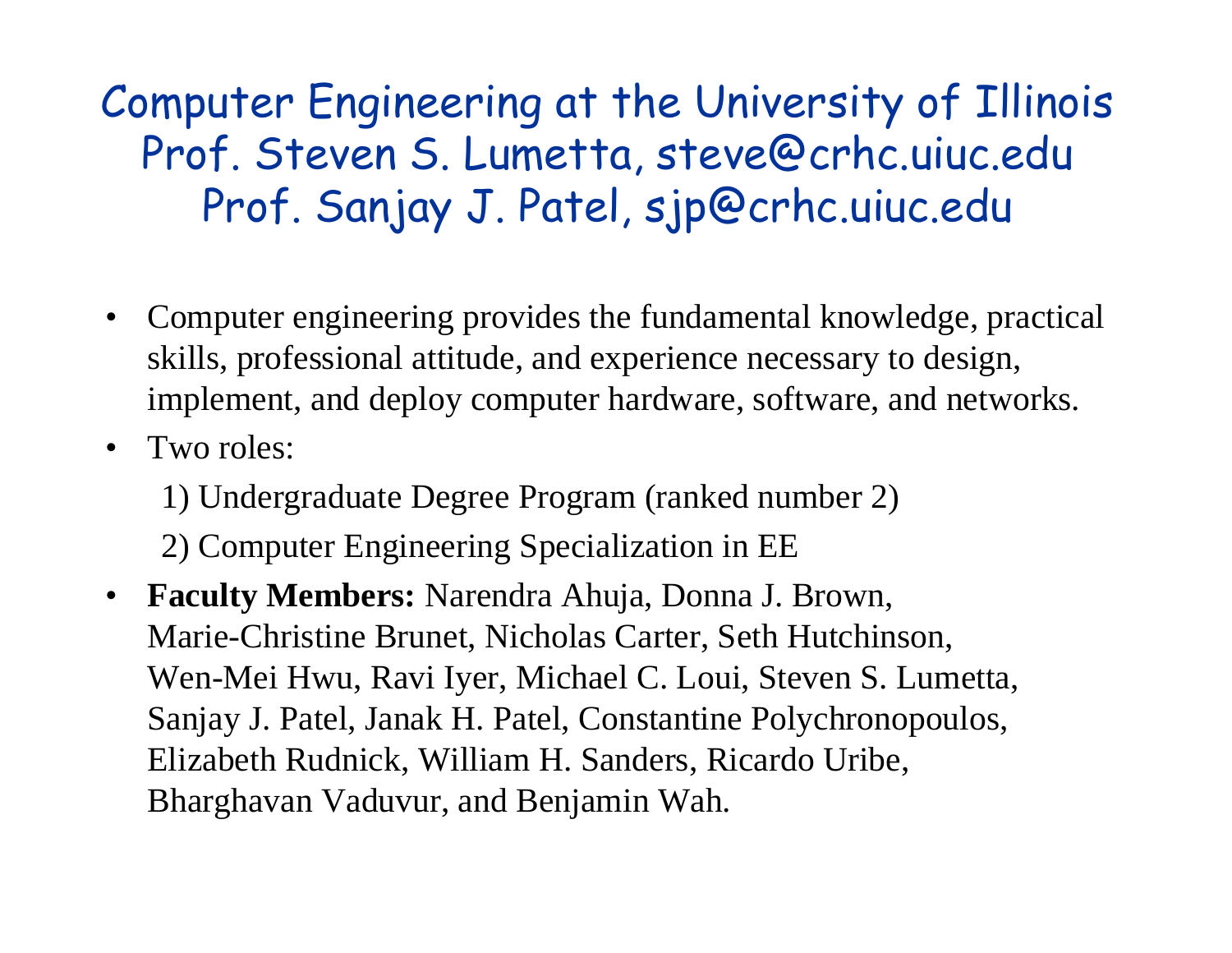# Computer Engineering Required Upperclass Courses

- CS 225: Data Structures and Software Principles
- •ECE 229: Introduction to Electromagnetic Fields
- •ECE 249: Digital Systems Laboratory
- $\bullet$ ECE 291: Computer Engineering, II
- $\bullet$ ECE 312: Computer Organization and Design
- $\bullet$ ECE 340: Solid State Electronic Devices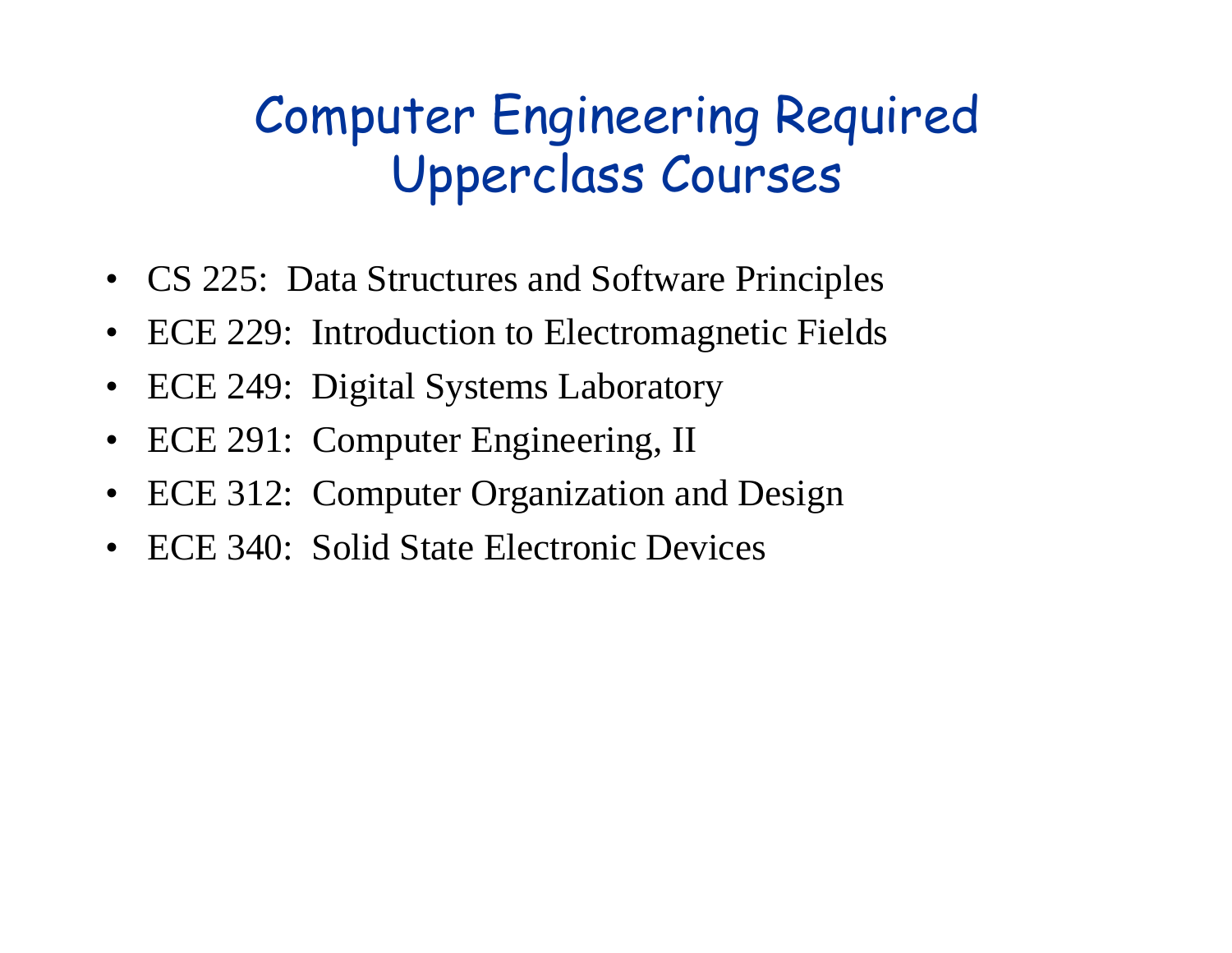# Computer Engineering Technical Electives

- The list of allowable technical electives is very broad, and should be planned carefully with your advisor, depending on your interests.
- Allowable Technical Electives:
	- ECE: All non-required 200- and 300-level courses except ECE 205, 206, and 216.
	- CS: All non-required 200- and 300-level courses except CS 231, 232, 300, 301, 302, 303, and 304.
- Get an advisor who shares (and is knowledgeable about) your interests.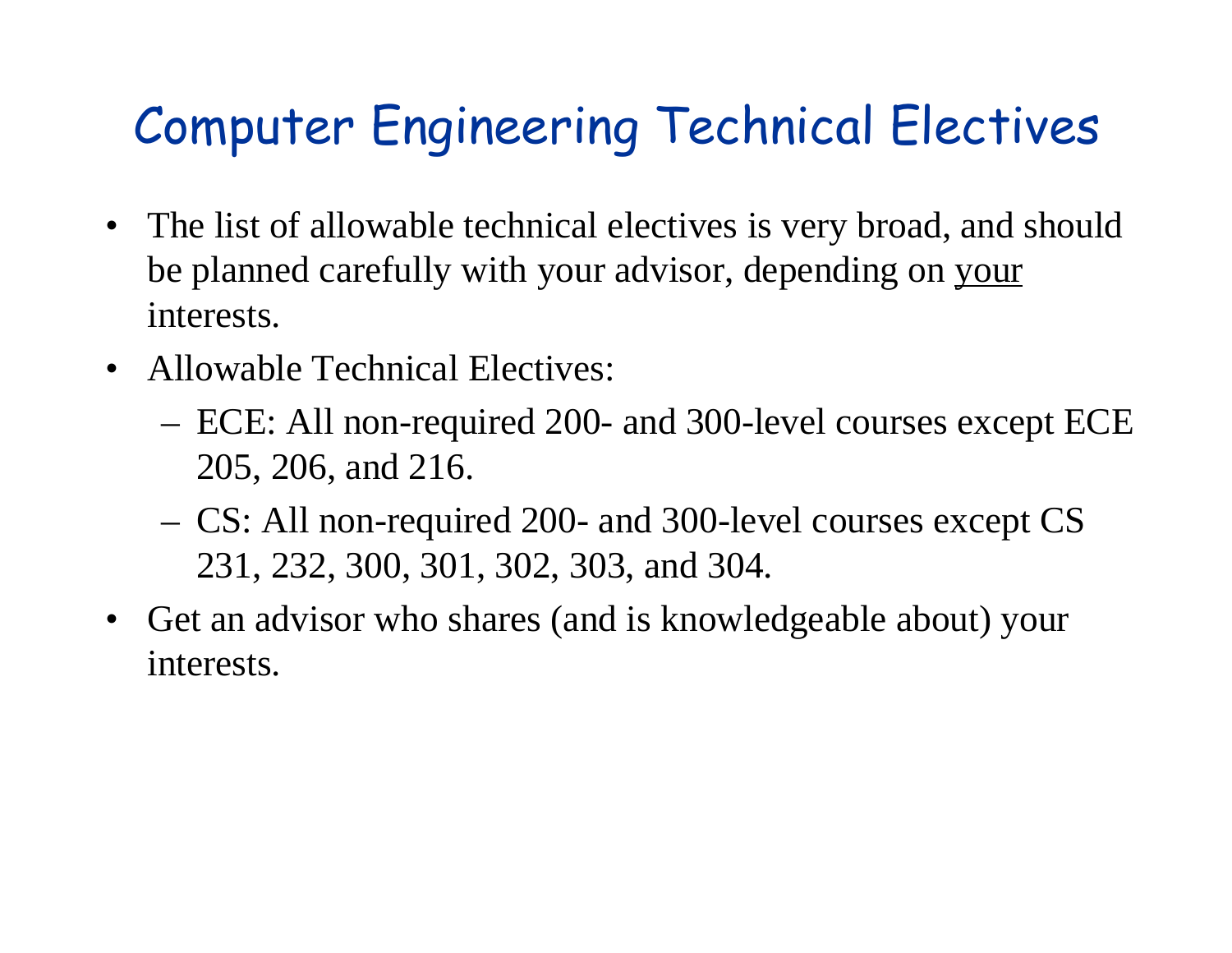# Selected Electives - Computer Architecture/Digital Design

- **ECE 311: Microcomputer Lab.** Integrates topics from core courses. Extensive microprogramming, hardware design and debugging, interfacing experience.
- **ECE 325: Introduction to VLSI System Design.** Interactive graphics design of MOS VLSI circuit layouts. Electronics background unnecessary.
- $\bullet$  **ECE/CS 362: Logic Design.** Advanced techniques for design of combinational and sequential logic circuits.
- **ECE 344: Theory and Fabrication of Integrated Circuit Devices.** IC fabrication with intensive laboratory.
- **ECE 382: Large Scale Integrated Circuit Design.** Emphasizes MOS LSI. Complements ECE 325.
- **CS 333: Computer System Organization.**
- $\bullet$ **ECE 371ER: Microprocessor Design, Verification, and Test.**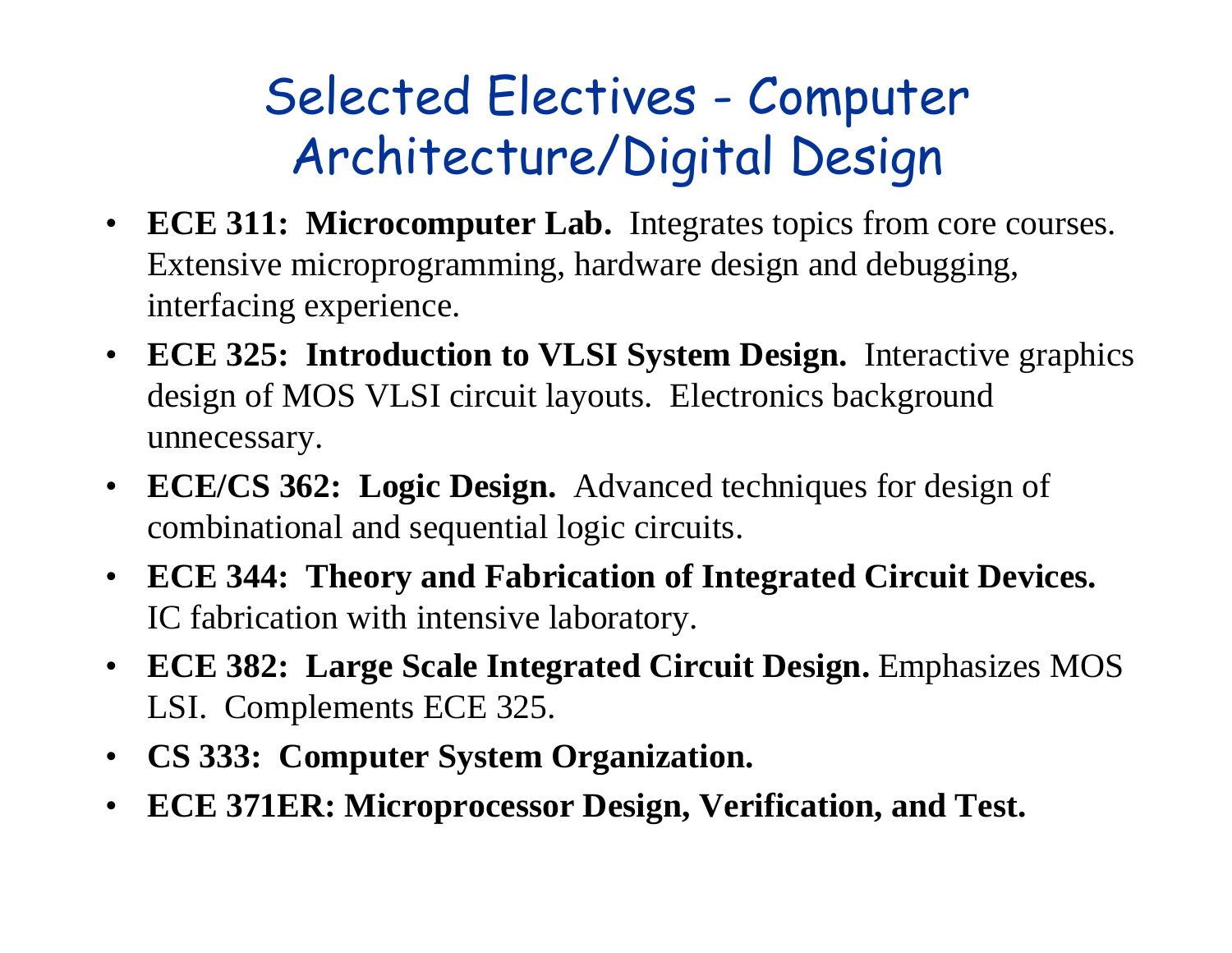#### Selected Electives - Computer Networks/Distributed Systems

- **ECE/CS 338: Communication Networks for Computers.** Design of protocols for data and computer communications. Complements ECE/CS 328.
- **ECE/CS 328: Computer Networks and Distributed Systems.** Concepts and techniques for design of distributed operating and database systems. Complements ECE/CS 338.
- **ECE 371BW: Computer Networking Laboratory.**
- **ECE 371BH: Design and Performance of Wireless Communication Networks.**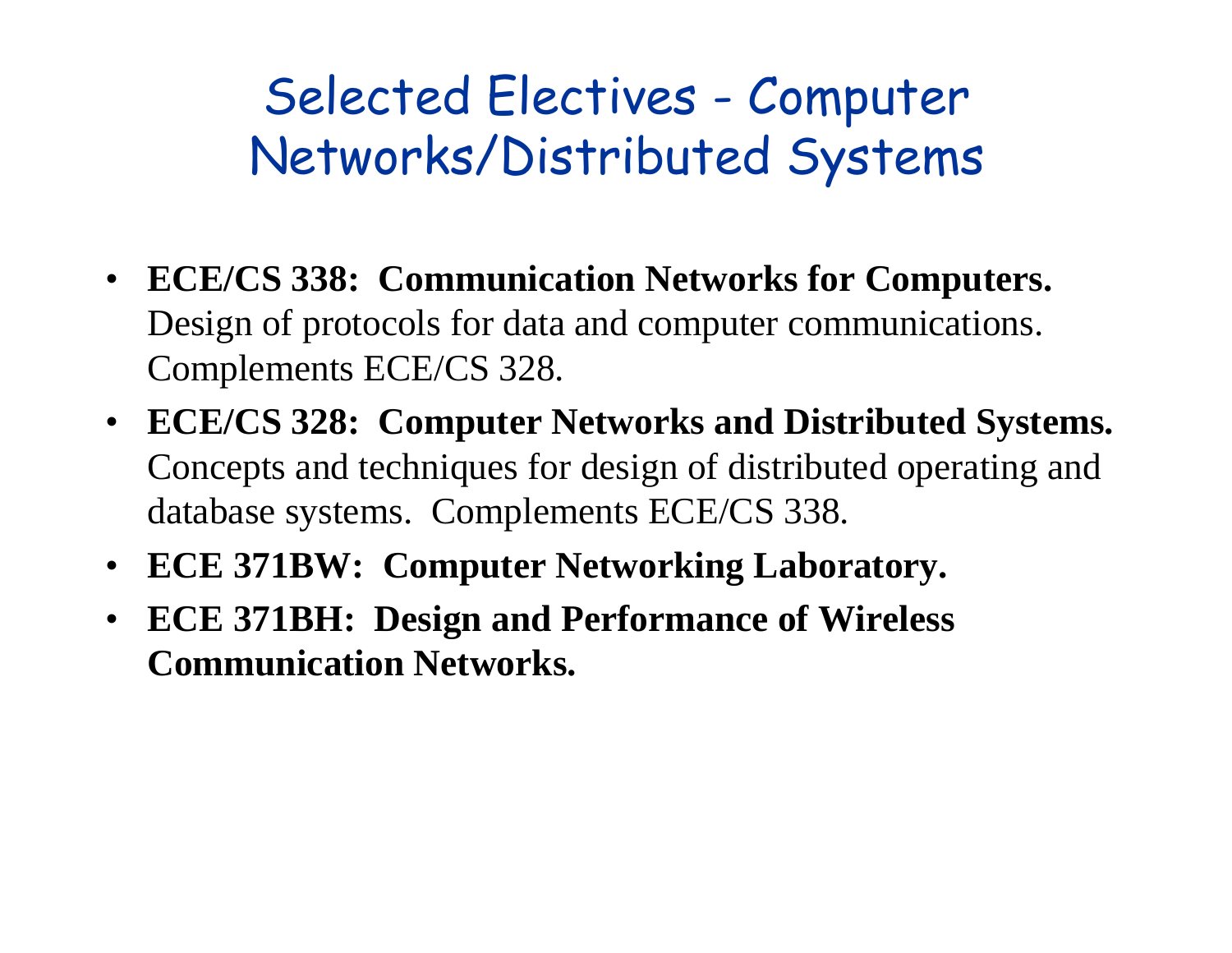## Selected Electives - Computer Systems/Software

- **CS 323: Operating System Design.** Fundamental introduction to operating systems. Extensive programming.
- **CS 321: Programming Languages and Compilers.**
- **CS 325: Programming Language Principles.** Organizations of imperative and applicative languages, including object-oriented, functional, and logic programming languages. Programming in several languages.
- **CS 326: Compiler Construction.** Comprehensive treatment of lexical analysis, syntax-directed parsing, and code generation and optimization. Follows CS 325.
- **CS 311: Database Systems.**
- **CS 327: Software Engineering.**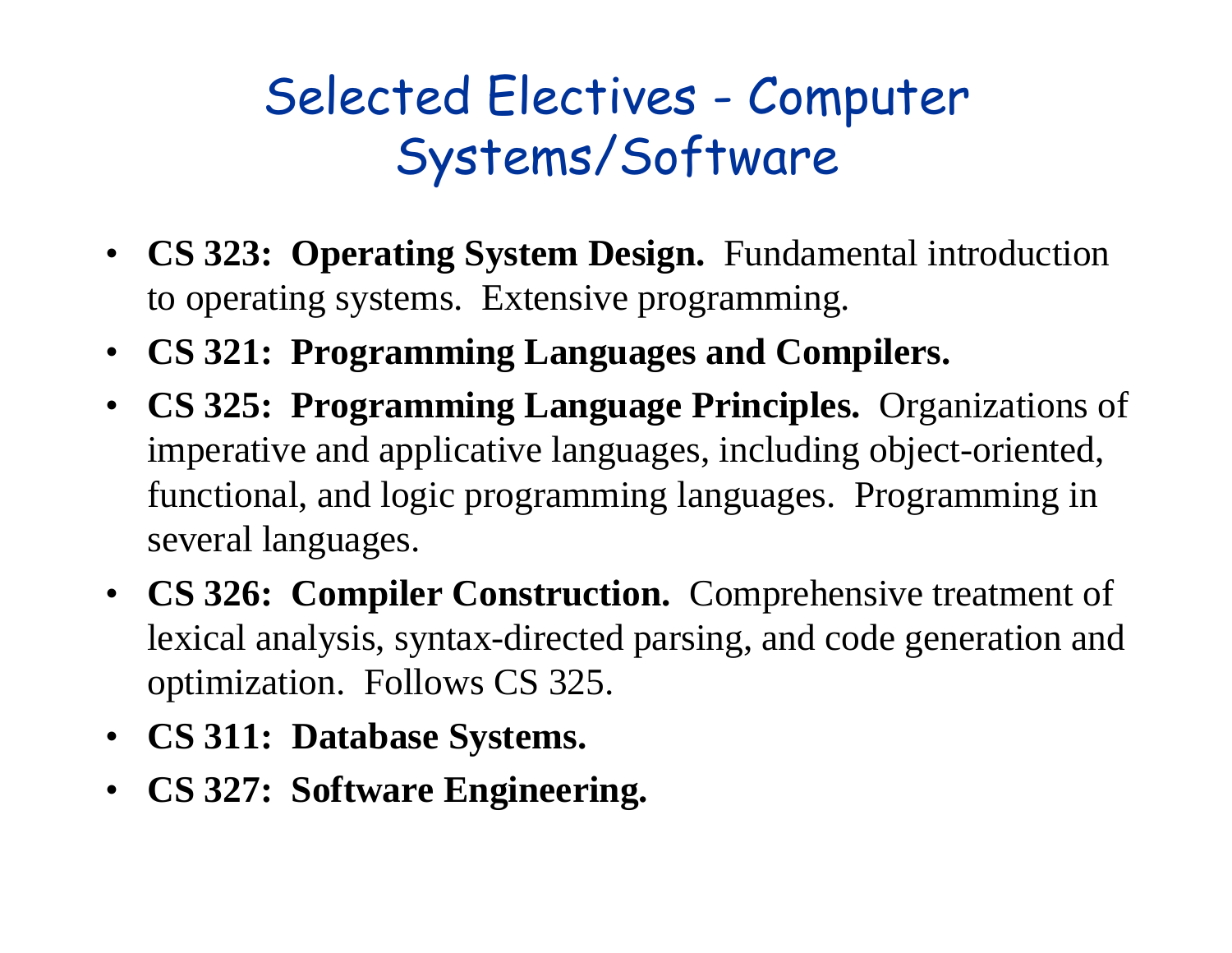### Selected Electives - Theory

- **Math/CS 313: Combinatorial Mathematics.** Advanced study of discrete mathematics beyond ECE/Math 213 (formerly ECE/Math 319).
- **CS/Math 373: Combinatorial Algorithms.** Analysis and design of nonnumerical algorithms. Follows CS 225.
- **CS/Math 375: Automata, Formal Languages, and Computational Complexity.** Computational models and foundations of programming languages. Useful background for CS 326.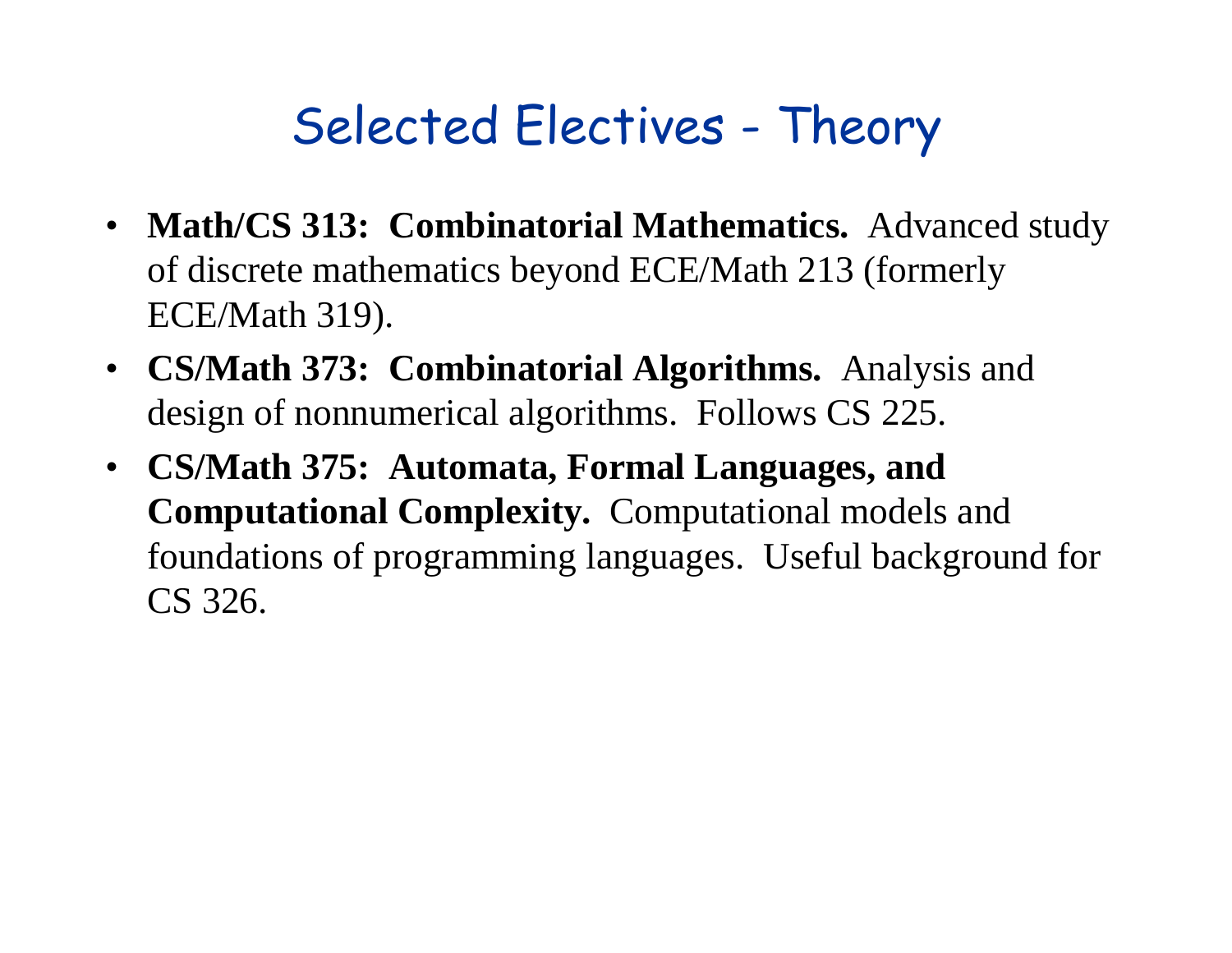### Computer Engineering is a Growing Field!

• Over half of the incoming freshmen in ECE this year are computer engineers!